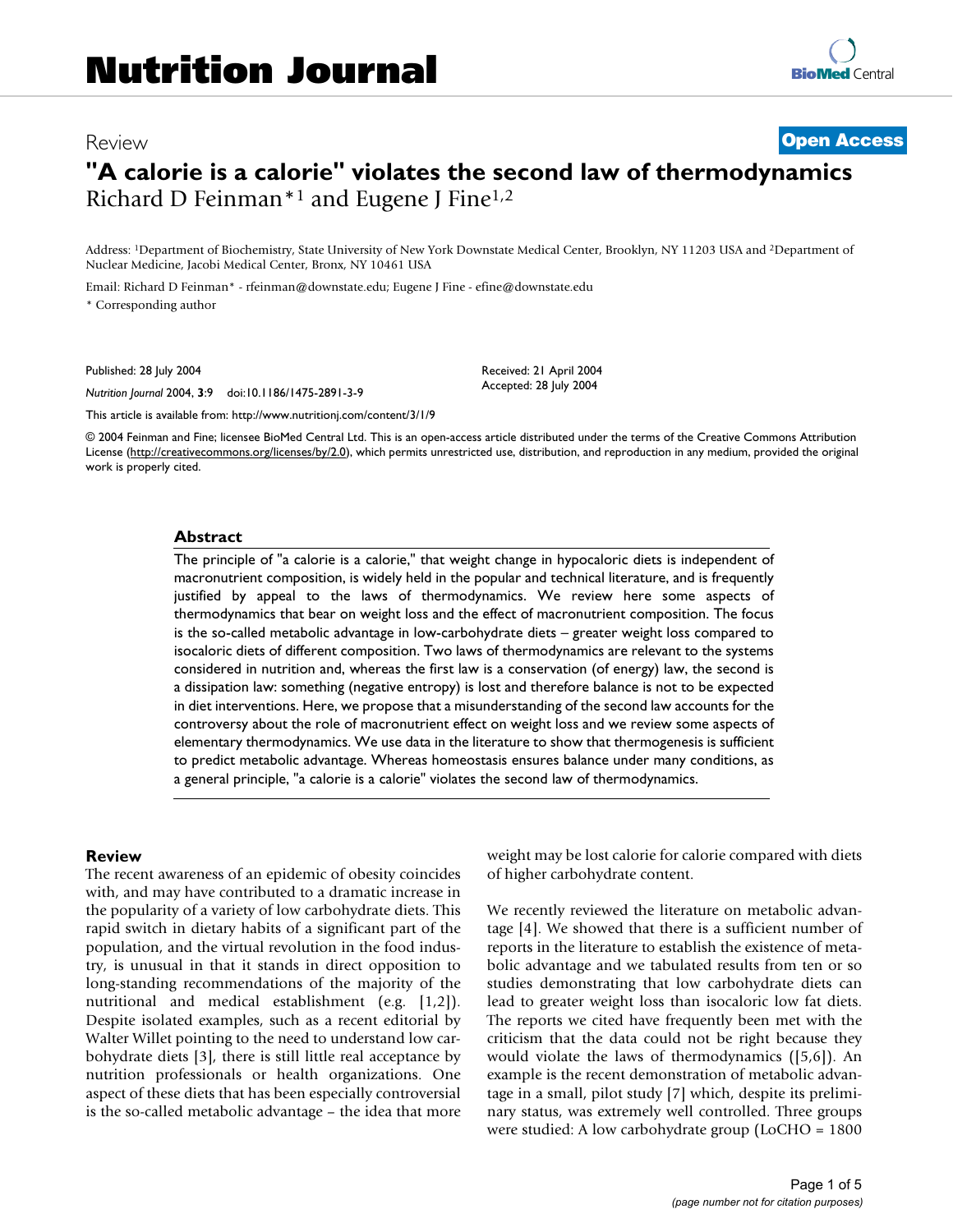kcal for men; 1500 kcal for women), a low fat group (LoFat, 1800 and 1500); a third group also consumed a low carbohydrate diet but an additional 300 kcalories were provided (LoCHO+300, 2100 and 1800). The order of average amount of weight lost was LoCHO = 23 lbs, LoCHO+300 = 20 lbs LoFat = 17 lbs. This work received a good deal of attention in the popular press. Media reports, however, included comments of experts that "It doesn't make sense, does it?" "It violates the laws of thermodynamics. No one has ever found any miraculous metabolic effects." ([5]). If this is an accurate quotation, it is odd indeed. Miraculous, or otherwise, a metabolic effect *was* found. In the absence of an identifiable methodological error, experimental data has to be accepted and numerous investigations, in fact, serve as precedents for Greene et al.'s findings (Reviews: [4,8]).

In our previous review of metabolic advantage [4] we showed that there is, in fact, no theoretical violation of the laws of thermodynamics, and we provided a plausible mechanism. In general the pathways for gluconeogenesis that are required in order to supply obligate glucose (e.g. to brain and CNS), in combination with increased protein turnover, could account for the missing energy. Here, we simplify the thermodynamic argument and review some of the relevant principles. We show, moreover, that wellestablished data in the traditional nutritional literature predict metabolic advantage and no one should be surprised. The ironic conclusion is that the principle that weight gain on isocaloric diets must *always* be independent of macronutrient composition would violate the second law of thermodynamics.

## What do we mean by "a calorie is a calorie?"

Because it is a colloquial phrase, it is important to understand exactly what it is meant by "a calorie is a calorie." The most common meaning is that is it impossible for two isocaloric diets to lead to different weight loss. Frequently, the concept is justified by reference to the "laws of thermodynamics", but an explicit connection has never been spelled out. More recently, Buchholz & Schoeller [10] appear to identify "a calorie is a calorie" with the first law of thermodynamics. They also admit that high protein / low carbohydrate diets can lead to greater weight loss than isocaloric low fat diets in agreement with our assessment [4]. Nonetheless they maintain that "a calorie is a calorie," now justifying it by their connection of the phrase to the concept of energy conservation. It is important to point out that no study of isocaloric diets has ever claimed that the first law of thermodynamics is not true. Buchholz & Schoeller [10] have limited themselves by only including the first law and, therefore, do not understand how the differential weight loss could occur and think it "deserves further study." Our major point here is that there is more than one law of thermodynamics and that a more accurate understanding of the role of the second law shows that differential weight loss is not inconsistent with any physical principle.

# **Thermodynamics**

The idea that "a calorie is a calorie" comes from a misunderstanding of the laws of thermodynamics. There are two laws of thermodynamics. (The zeroth law that establishes the concept of temperature and the third law that describes absolute zero are not relevant here). When speaking of "the law*s* of thermodynamics" it is important to be sure that one is including the second law. The first law is very different in character from the second law [9,11,12]. The first law is a conservation law: it says that the form of energy may change, but the total is always conserved. The second law is a *dissipation* law: it defines a quantity, the entropy, S, which we traditionally identify with disorder or high probability. The second law says that in any (real) irreversible process, the entropy must increase (∆S > 0); balance is *not* expected. Entropy is, in fact, identifiable with irreversibility.

It is important to understand that it is the second law that drives chemical reactions. The first law is a bookkeeping law and tells us that the total energy attributed to work, heat and changes in chemical composition will be constant. It does not tell us whether such a reaction will occur, or if it does, what the relative distributions of the forms of energy will be. To predict the tendency of the reaction to occur, we must employ the second law that says the entropy must increase. In a chemical reaction, at constant temperature and pressure, the entropic and energetic effects are combined into the change in the Gibbs free energy, ∆G, whose sign predicts the direction of reaction, and whose magnitude indicates the maximum amount of work realizable from the reaction.



**Figure 1** Pathways for oxidation of macronutrients.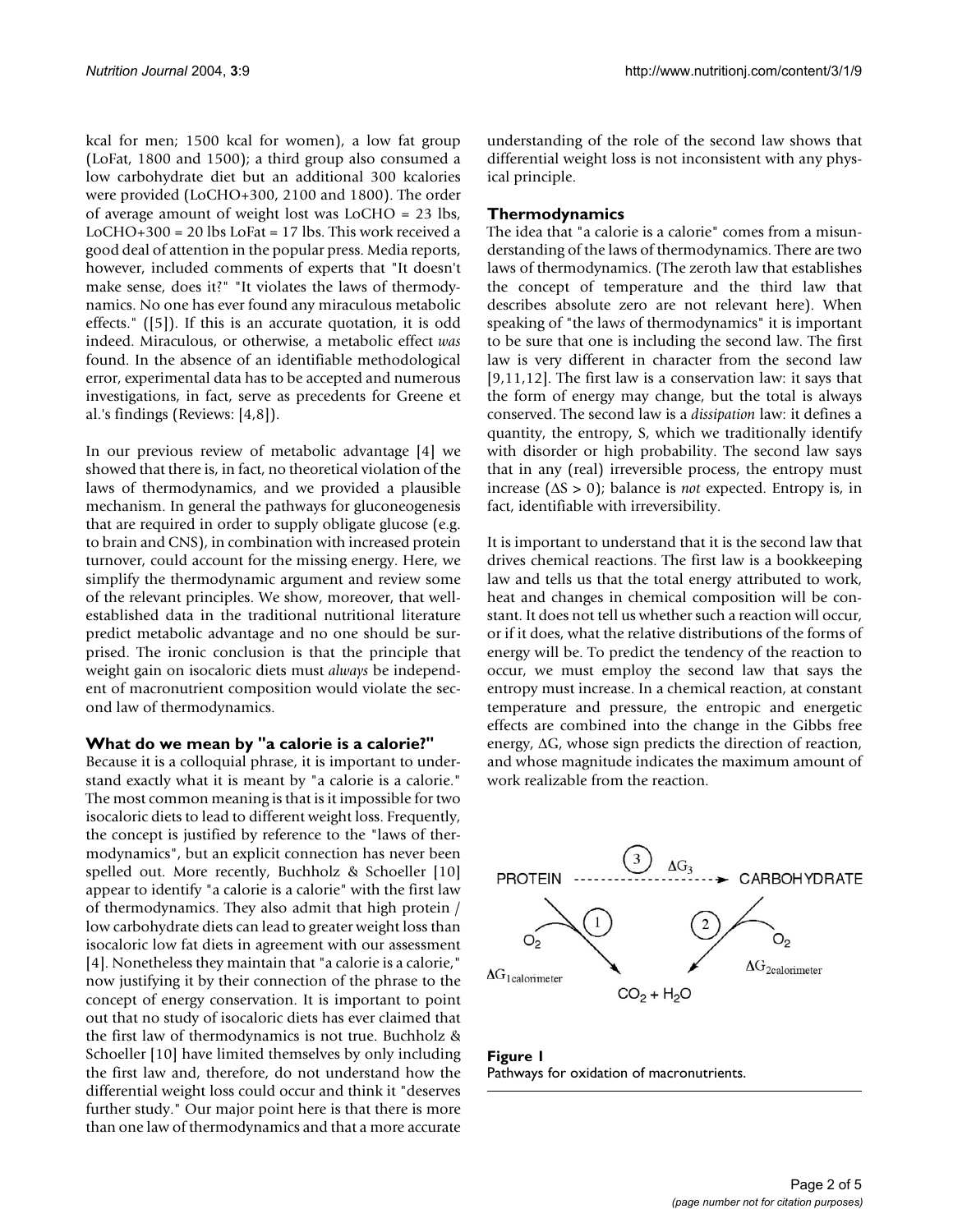## **Application of** ∆**G'**

To understand the implications of "a calorie is a calorie," that energy yield could be path-independent and the same for all diets consider that it implies that carbohydrate and protein are equivalent fuels as shown in Figure 1. The diagram indicates that, because it is a state variable, the free energy ( $\Delta G'$ ) for Path 1 must be equal to that for path 2 + 3. If the ∆G' values for path 1 and path 2 are taken to be their calorimeter values, they will be approximately equal  $(\sim 4 \text{ kcal/g}, \text{path 1 corrected for ureagenesis})$ . This means that ∆G' for path 3, the conversion of protein to carbohydrate (also corrected) must be about zero. There exists at least one condition where this is not true, the standard state; it is generally considered that gluconeogenesis from one mole of alanine requires about 6 ATP [13,14]. Of course free energies are concentration dependent, so *in vivo* values will differ from standard state values but they are continuous functions of the concentrations and there will be numerous conditions under which ∆G' is not zero. In other words, assuming that protein and carbohydrate are energetically equivalent leads to a contradiction.

#### **Inefficiency**

The second law was developed in the context of the industrial revolution and the attempt to understand the efficiency of machines. The law describes the theoretical limits on the efficiency of engines and applies as well to living (irreversible) systems. The second law says that no machine is completely efficient. Some of the available energy is lost as heat and in the internal rearrangement of chemical compounds and other changes in entropy. In other words, although the first law holds even in irreversible processes – energy is still conserved – the second law says that something is lost, something *is* unrecoverable. The efficiency of a machine is dependent on how the machine works and, for a biochemical machine, the nature of the fuel and the processes enlisted by the organism. A simple example is the inefficiency of low-test gasoline in high compression gasoline engines. If a "calorie is a calorie" were true, nobody would pay extra for high test gasoline. (The calorimeter values of a gasoline will be the same whether or not it contains an antiknock compound). In weight loss diets, of course, inefficiency is desirable and is tied to hormonal levels and enzyme activities



#### Figure 2

The dependence of effective calories on % carbohydrate in a 2000 kcal diet. Effective calories were determined by subtracting the losses due to thermogenesis as described in the text.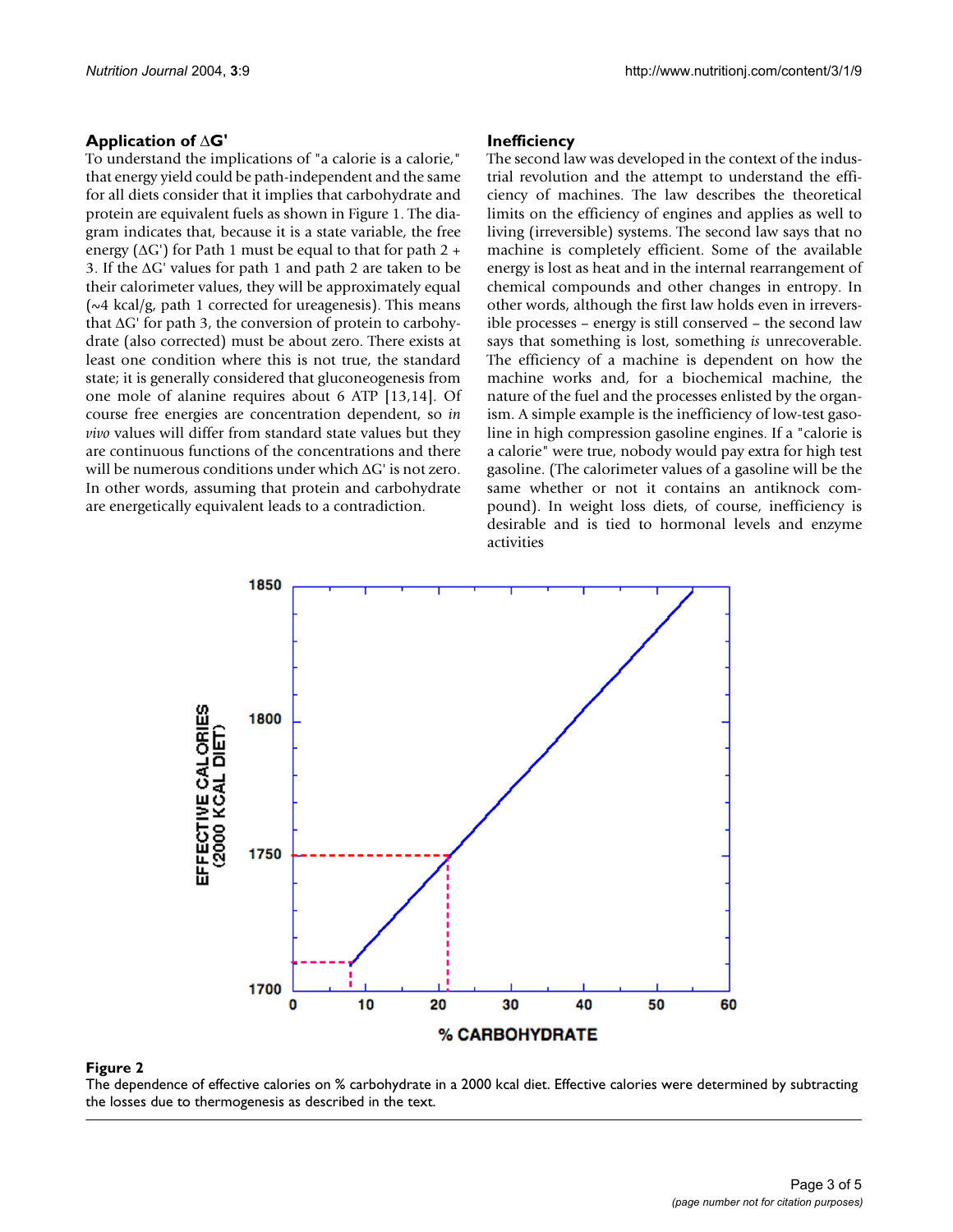## **Efficiency and thermogenesis**

In nutrition, one component of inefficiency is measured in thermogenesis (thermic effect of feeding), or the heat generated in processing food. There is a large literature on this subject and the general conclusion, as summarized in a recent review by Jéquier [15], is that thermic effects of nutrients is approximately 2–3 % for lipids, 6–8 % for carbohydrates, and 25–30% for proteins. It is interesting that this data itself might be enough to explain metabolic advantage. Here we took the average of Jéquier's values (2.5, 7 and 27.5 % for fat, CHO and protein) and calculated the effective energy yield for a 2000 kcal diet. If we assume a diet composition of CHO:fat: protein of 55:30:15, within the range of commonly recommended diets, the calculated effective yield is 1848 kcal. We now consider the effect of reducing carbohydrate progressively and substituting the calories removed equally between fat and protein. Figure 2 shows that the wasted calories due to thermogenesis increase as carbohydrate is reduced and reach 100 kcal at 21 % carbohydrate. This value of 100 kcal is recommended by several professionals as the goal for daily weight reduction (e.g. [16]). Notably, at 8 % CHO, the value for the early phase of the Atkins [17], South Beach [18] or Protein Power diets [19], 140 kcalories are lost as heat. Now, there will be metabolic accommodations and one can't predict that the ratios will stay the same over a long term diet, but the calculations show that the *possibility* of metabolic advantage should not come as a surprise.

Recommendations for fighting obesity frequently call for small reductions in calories [16]. In fact, given the resistance of steady state systems to small perturbations it is doubtful that this is a promising strategy. Nonetheless, taking the goal at face value, if it could be achieved by a simple change in macronutrient composition, such a method would seem worthy of serious consideration. The arguments above show that such a phenomenon is possible. There are plausible arguments for how it could take place and substantial experimental evidence for its occurrence [4].

## **Conclusions**

A review of simple thermodynamic principles shows that weight change on isocaloric diets is not expected to be independent of path (metabolism of macronutrients) and indeed such a general principle would be a violation of the second law. Homeostatic mechanisms are able to insure that, a good deal of the time, weight does not fluctuate much with changes in diet – this might be said to be the true "miraculous metabolic effect" – but it is subject to many exceptions. The idea that this is *theoretically* required in all cases is mistakenly based on equilibrium, reversible conditions that do not hold for living organisms and an insufficient appreciation of the second law. The second

law of thermodynamics says that variation of efficiency for different metabolic pathways *is to be expected*. Thus, ironically the dictum that a "calorie is a calorie" *violates the second law of thermodynamics*, as a matter of principle.

The analysis above might be said to be over-kill although it is important, intellectually, not to invoke the laws of thermodynamics inappropriately. There are also, however, practical consequences. The seriousness of the obesity epidemic suggests that we attack it with all the means at our disposal. Metabolic advantage with low carbohydrate diets is well established in the literature. It does not always occur but the important point is that it can occur. To ignore its possibilities and to not investigate the precise conditions under which it appears would be cutting ourselves off from potential benefit. The extent to which metabolic advantage will have significant impact in treating obesity is unknown and it is widely said in studies of low carbohydrate diets that "more work needs to be done." However, if the misconception is perpetuated that there is a violation of physical laws, that work will not be done, and if done, will go unpublished due to editorial resistance. Attacking the obesity epidemic will involve giving up many old ideas that have not been productive. "A calorie is a calorie" might be a good place to start.

# **Competing interests**

None declared.

#### **References**

- 1. Saltos E: **The Food Pyramid-Food Label Connection.** [\[http://](http://vm.cfsan.fda.gov/~dms/fdpyrmid.html) [vm.cfsan.fda.gov/~dms/fdpyrmid.html](http://vm.cfsan.fda.gov/~dms/fdpyrmid.html)].
- <span id="page-3-0"></span>2. **[American Heart Association guidelines for weight manage](http://www.ncbi.nlm.nih.gov/entrez/query.fcgi?cmd=Retrieve&db=PubMed&dopt=Abstract&list_uids=7921668)**ment programs for healthy adults. **[Committee.](http://www.ncbi.nlm.nih.gov/entrez/query.fcgi?cmd=Retrieve&db=PubMed&dopt=Abstract&list_uids=7921668)** *Heart Dis Stroke* 1994, **3:**221-228.
- 3. Willett WC: **[Reduced-carbohydrate diets: no roll in weight](http://www.ncbi.nlm.nih.gov/entrez/query.fcgi?cmd=Retrieve&db=PubMed&dopt=Abstract&list_uids=15148073) [management?](http://www.ncbi.nlm.nih.gov/entrez/query.fcgi?cmd=Retrieve&db=PubMed&dopt=Abstract&list_uids=15148073)** *Ann Intern Med* 2004, **140:**836-837.
- 4. Feinman RD, Fine E|: [Thermodynamics and Metabolic Advan](http://www.ncbi.nlm.nih.gov/entrez/query.fcgi?cmd=Retrieve&db=PubMed&dopt=Abstract&list_uids=10.1089/154041903322716688)**[tage of Weight Loss Diets.](http://www.ncbi.nlm.nih.gov/entrez/query.fcgi?cmd=Retrieve&db=PubMed&dopt=Abstract&list_uids=10.1089/154041903322716688)** *Metabolic Syndrome and Related Disorders* 2003, **1:**209-219.
- 5. Rolls BJ: **.** *quoted in October 13, 2003 CBS News [http:// www.cbsnews.com/stories/2003/02/15/health/main540776shtml]* .
- 6. Bray GA: **[Low-Carbohydrate Diets and Realities of Weight](http://www.ncbi.nlm.nih.gov/entrez/query.fcgi?cmd=Retrieve&db=PubMed&dopt=Abstract&list_uids=10.1001/jama.289.14.1853) [Loss](http://www.ncbi.nlm.nih.gov/entrez/query.fcgi?cmd=Retrieve&db=PubMed&dopt=Abstract&list_uids=10.1001/jama.289.14.1853)[.](http://www.ncbi.nlm.nih.gov/entrez/query.fcgi?cmd=Retrieve&db=PubMed&dopt=Abstract&list_uids=12684366)** *JAMA* 2003, **289:**1853-1855.
- 7. Greene P, Willett W, Devecis J, A. Skaf: **Pilot 12-week feeding weight-loss comparison: Low-fat vs. low-carbohydrate (ketogenic) diets.** *Obesity Research* 2003, **11:**A23.
- 8. Westman EC, Mavropoulos J, Yancy WS, Volek JS: **[A Review of](http://www.ncbi.nlm.nih.gov/entrez/query.fcgi?cmd=Retrieve&db=PubMed&dopt=Abstract&list_uids=14525681) [Low-carbohydrate Ketogenic Diets.](http://www.ncbi.nlm.nih.gov/entrez/query.fcgi?cmd=Retrieve&db=PubMed&dopt=Abstract&list_uids=14525681)** *Curr Atheroscler Rep* 2003, **5:**476-483.
- 9. Kondepudi D, Prigogine I: **Modern Thermodynamics. From Heat Engines to Dissipative Structures.** Chichester, John Wiley & Sons; 1998.
- 10. Buchholz AC, Schoeller DA: **Is a calorie a calorie?** *Volume 79*. Am J Clin Nutr; 2004:8995-9065.
- 11. Caplan S. Roy, Essig A: **Bioenergetics and linear nonequilibrium thermodynamics. The steady state.** Cambridge, MA, Harvard University Press; 1983.
- 12. Carter W. Craig: **About Thermodynamics.** *[http://pruffle.mit.edu/ 300/Syllabus\_web/node5html]* 2002.
- 13. Voet D, Voet JG: **Fundamentals of Biochemistry.** 3rd edition. New York, John Wiley & Sons; 2004.
- 14. Devlin TM: **Textbook of Biochemistry with Clinical Correlations.** Fifth edition. New York, John Wiley Sons, Inc.; 2002.